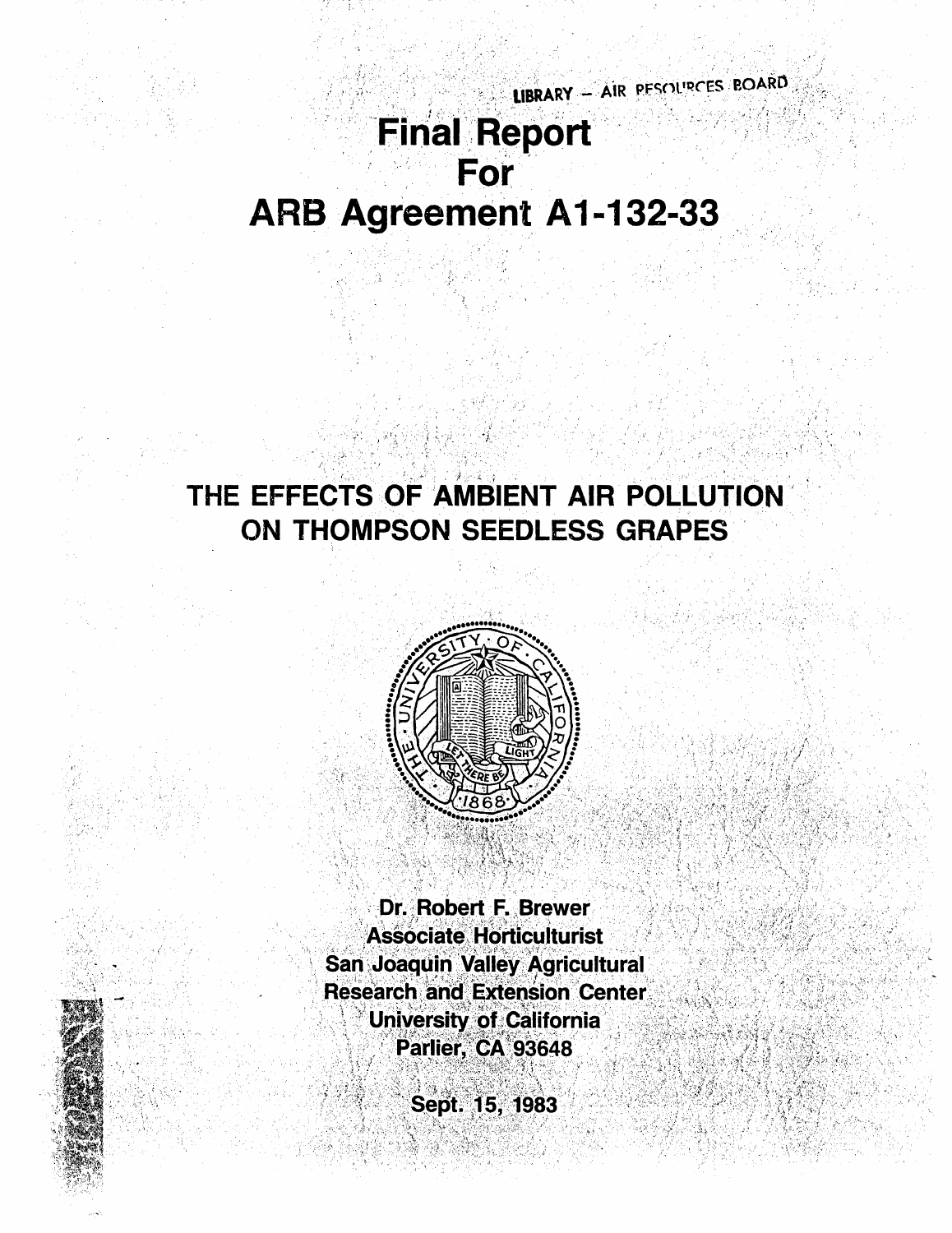### THE EFFECTS OF AMBIENT OXIDANTS ON THOMPSON SEEDLESS GRAPES

Final Report on ARB Contract Al-132-33 "The Effects of Present and Potential Air Pollution on Important San Joaquin Valley Crops: Grapes"

Å,

 $\mathcal{A}$ 

Ć

 $\bar{d}$ 

 $\frac{d}{2\pi}$ 

 $\hat{\zeta}$ 

 $\mathfrak{g}$  .

September 15, 1983

Robert F. Brewer Project Leader

Rulon Ashcroft Staff Research Associate

University of California Riverside, CA 92521

 $\pmb{\tau}$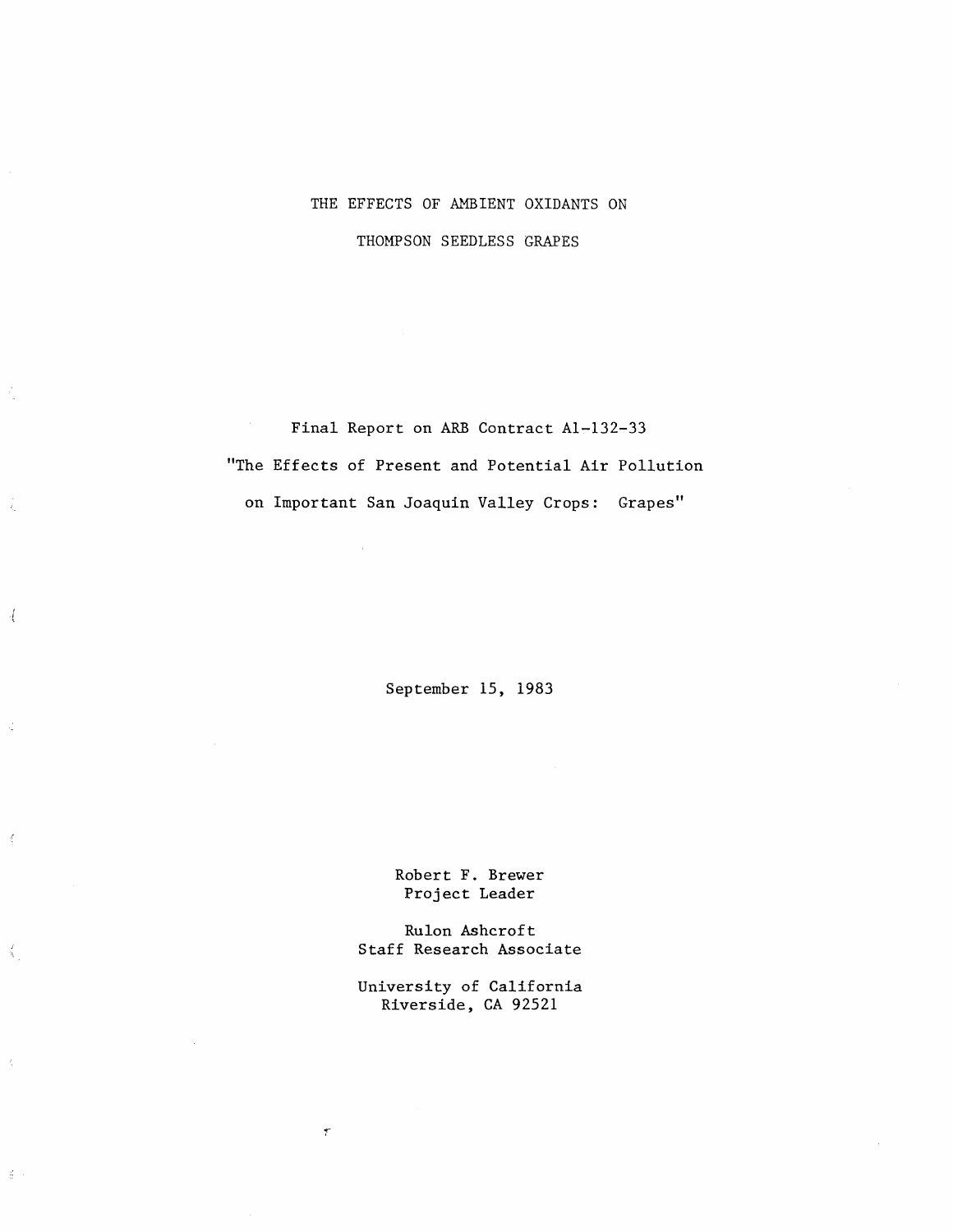#### TABLE OF CONTENTS

|                                 | Page No.       |
|---------------------------------|----------------|
| Table of Contents               | i              |
| Acknowledgements and Disclaimer | ii             |
| Introduction                    | Ł              |
| Materials and Methods           | $2 - 4$        |
| Experimental Plot               | $\overline{2}$ |
| Blowers                         | 2              |
| Chambers                        | 3              |
| Measurements                    | 3              |
| Cultural Practices              | 4              |
| Experimental Results            | 5              |
| Vegetative Growth               | 6              |
| Fruit Production                | 6              |
| Fruit Quality                   | 10             |
| Conclusions                     | 12             |
| References                      | 14             |

ć,

 $\bar{\mathfrak{t}}$ 

 $\frac{1}{2}$ 

 $\frac{1}{2}$ 

 $\mathbf{f}$ 

 $\frac{1}{2}$ 

 $\frac{1}{\lambda}$ 

 $\bar{\vec{x}}$ 

 $\overline{\phantom{a}}$ 

 $\bar{\tau}$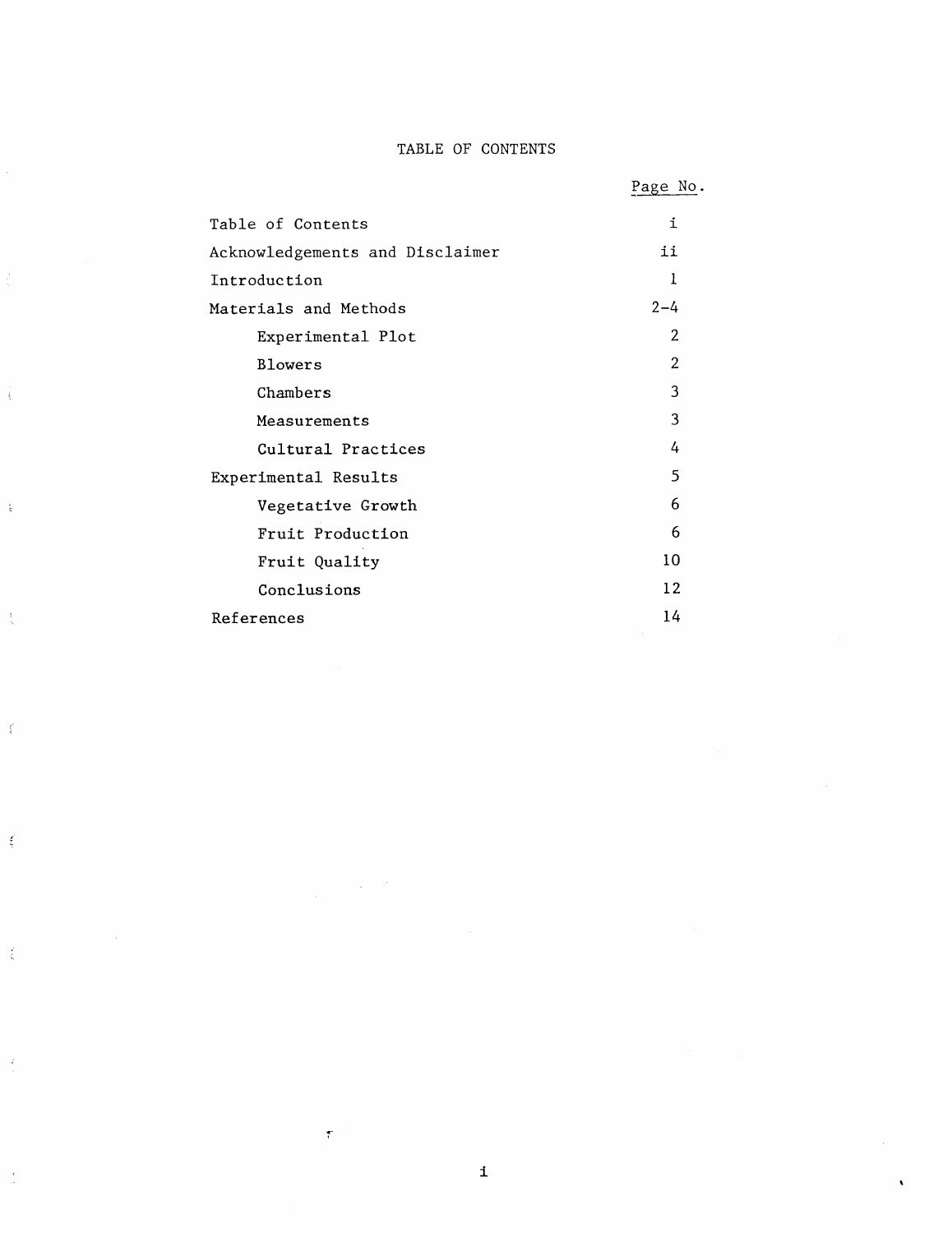#### ACKNOWLEDGEMENTS

The advice and assistance of the following individuals and their staff is gratefully acknowledged:

- 1. Fred Jensen, Extension Viticulture Specialist, University of California, Kearney Agricultural Center, Parlier.
- 2. John Sanders, Contract Officer, California Air Resources Board, Research Division.

#### DISCLAIMER STATEMENT

The statements and conclusions in this report are those of the author and not necessarily those of the California Air Resources Board which supported the research. The mention of commercial products, their source or their use in conjunction with this project is not to be construed as either an actual or implied endorsement of such products.

ſ

 $\overline{\mathcal{I}}$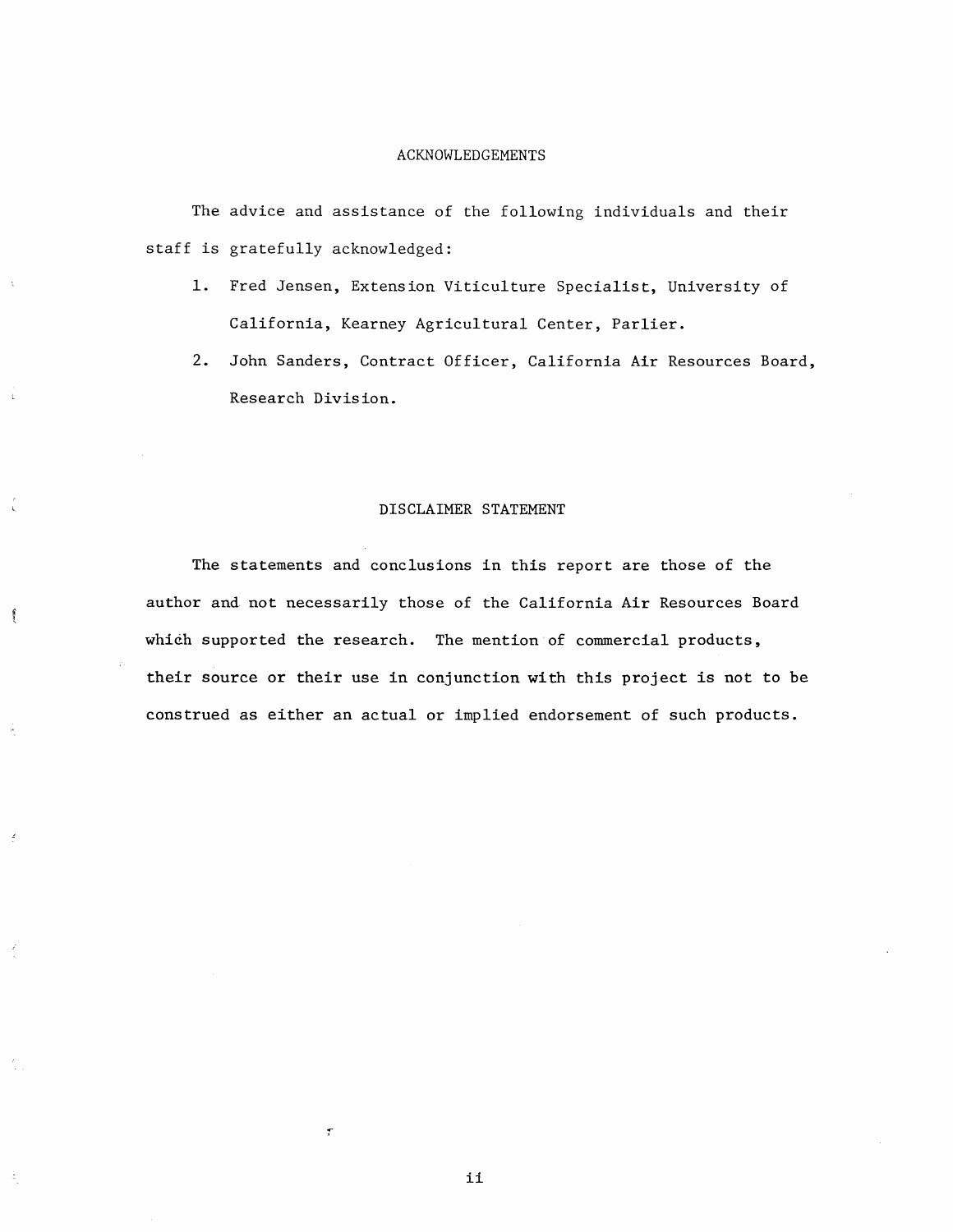#### THE EFFECTS OF AMBIENT OXIDANTS ON

THOMPSON SEEDLESS GRAPES

Robert F. Brewer and Rulon Ashcroft

#### Introduction and Background

 $\frac{4}{2}$ 

Thompson Seedless grapes (Vitis vinifera L. Thompson Seedless) is the most important single grape variety grown in California. With slight modifications in cultural practices it is grown for the fresh fruit market (table grapes), raisin production and for crushing to be fermented for wine or brandy production. Over 250,000 acres of Thompson Seedless worth in excess of \$200,000,000 are grown in the seven county area encompassing Fresno, Madera, Tulare, Stanislaus, San Joaquin, Merced and Kern Counties. An additional 30,000 acres of Thompsons are grown near Indio in the Coachella Valley of eastern Riverside County; an area experiencing increasing air pollution due to intrusion over the San Gorgonia Pass from the Los Angeles air basin.

Oxidant injury on vinifera grapes, usually characterized as "oxidant stipple", has been recognized since the mid 195O's as an air pollution problem on certain wine grape varieties growing in the Los Angeles basin (1). Providing pollution free, carbon filtered air to vines enclosed in plastic chambers or spraying periodically with an antioxidant reduced the visible leaf injury and increased yields of Zinfandel vines growing near Cucamonga ·{2) about forty miles east of the city of Los Angeles. In New York, Lambrusca type grapes growing east of Lake Erie were also found to be suffering from oxidant stipple, sometimes combined with sulfur dioxide injury  $(3,4,5)$ Attempts to quantify the effects of ambient pollutants under New York conditions on grapevine growth and fruit production using open top

 $-1-$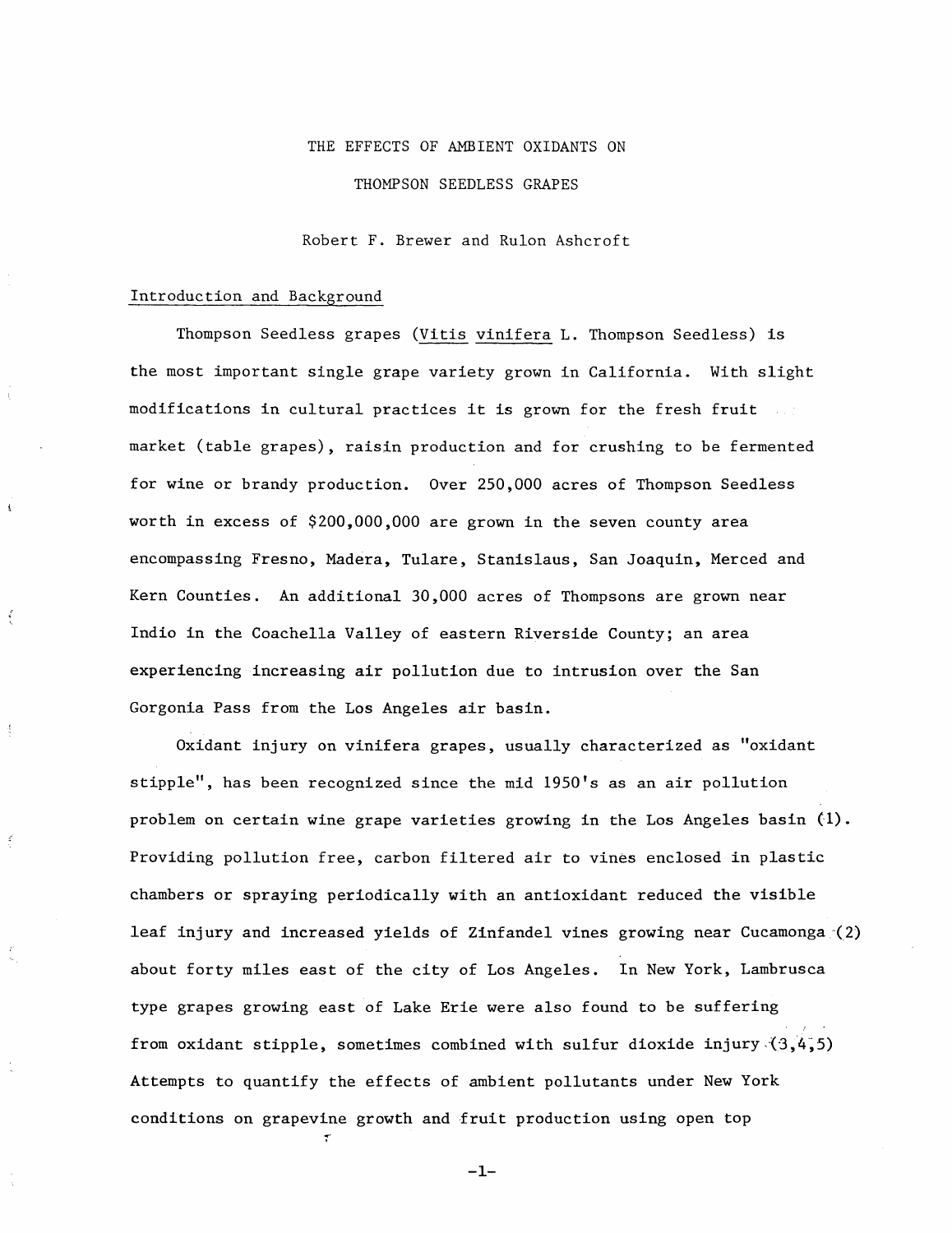chambers were frustrated mainly due to large within-treatment variations which clouded the results (4). Results of these tests did show significantly reduced leaf stipple, increased soluble solids and a four year mean increase in pruning weights as a result of providing carbon-filtered, pollution-free air.

In 1978 an experiment was initiated at the Kearney Agricultural Center near Parlier to answer a simple, but important, question:

 $\mathbf{A}$ 

Ţ

 $\int$ 

 $\epsilon$ 

₹

- Are present levels of oxidant air pollution in the central San Joaquin Valley having a detrimental impact on the Thompson Seedless grape industry?

To accomplish this objective it was decided to provide enough grapevines with pollution-free air to determine differences exceeding 10 percent with a confidence level of .05 percent (19 to 1 odds). Statistical analysis of cane prunings and fruit production during the 1977 and 1978 production years indicated that four replications with three vines per replication should. achieve the desired confidence level.

Eight large blower ventilated plastic covered open-top chambers (Figure 1) were constructed during the winter of 1978-79 and installed over the north row of a block of ten year old own-rooted Thompson Seedless vines previously used in a nutrition and weed control experiment. There should have. been no carry over effects of the previous experiments because the row in question, adjacent to an open field,had been used as a guard row in previous experiments with no special fertilizer treatments. The adjacent middles had been clean cultivated, the usual means of weed control in most vineyards. The open space to the north provided room for the blowers and sampling equipment where they would not interfere with incident light on the chambers. The blowers were initially adjusted

 $-2-$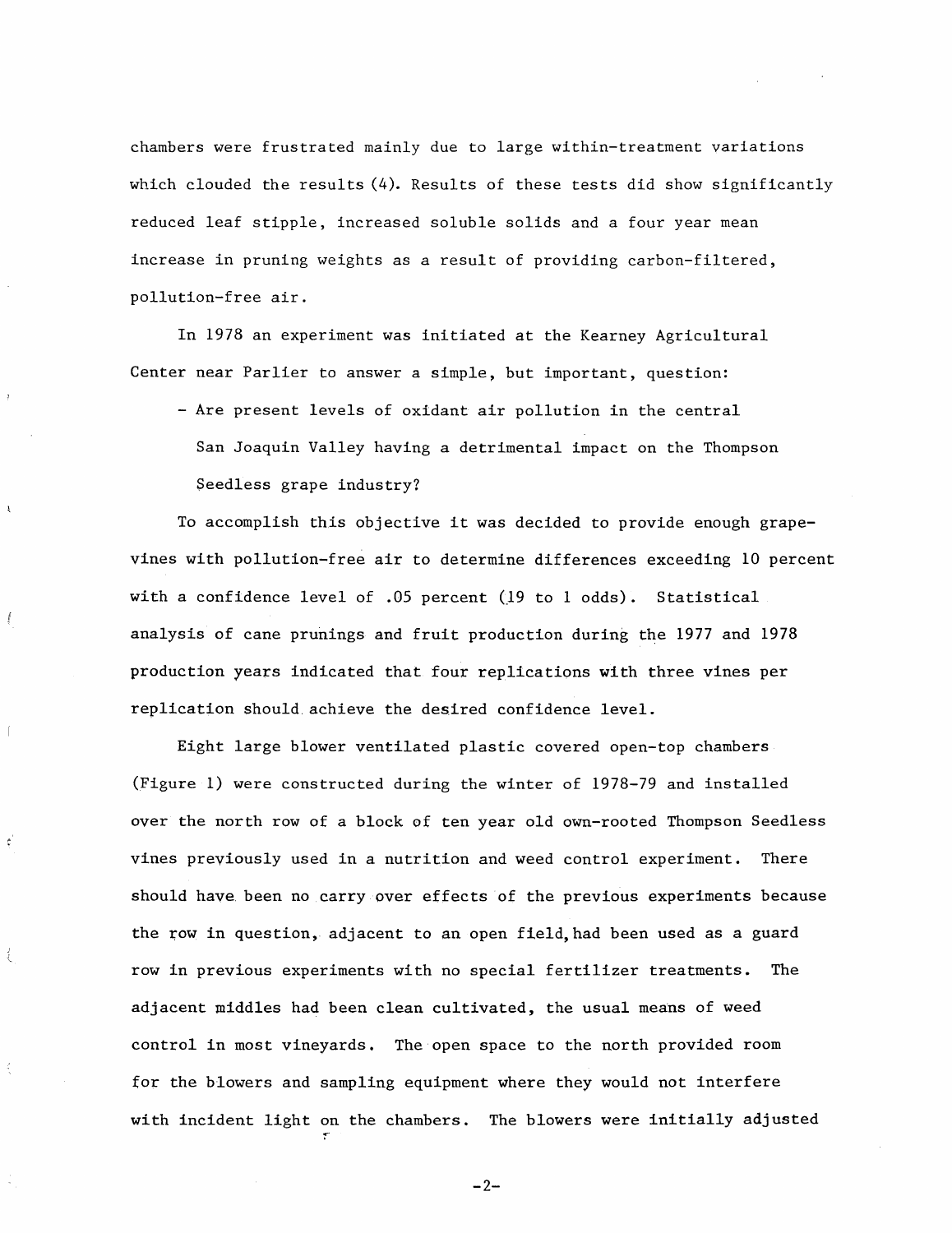

End and side views of open top plastic covered chambers<br>built for pollution exclusion experiment with grapes. Figure 1.

 $\overline{a}$  and  $\overline{a}$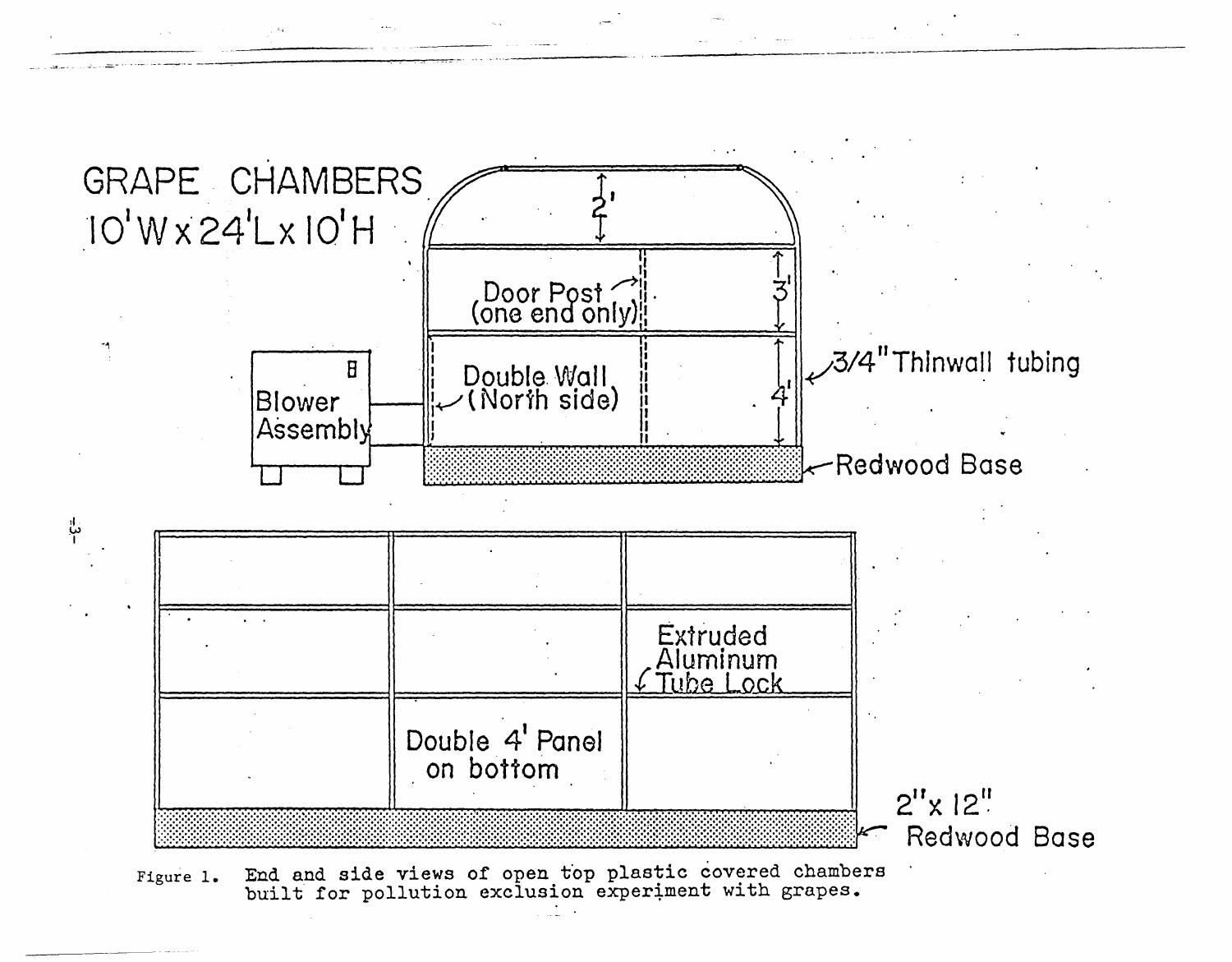to provide approximately 36,000 CFM of either carbon-filtered or ambient air, enough to change the air volume in the chambers 1.5 times per minute. In 1981, after the second season, larger motors were installed on the filtered units and the blower speeds increased to provide 4,500 CFM, or approximately two changes per minute. This was done to provide more ventilation and help prevent the reoccurrence of a severe mildew and bunch rot problem experienced during the cool and damp 1980 summer growing season. The air entered the chambers through a perforated double wall on the lower north side (see Figure 1).

Each of the chambers, which measured 10 feet wide by 24 feet long by 1o·feet high, enclosed three vines trained on a three-wire trellis. Each vine was spring pruned to six canes, three in each direction, one cane per wire. (The row and therefore the trellis, ran in an east-west direction.) Since the vines were planted eight feet apart in the row there were four feet between the center of the end vines and the walls of the chambers.

 $\mathfrak{f}$ 

 $\hat{A}$ 

 $\tilde{A}$ 

Measurements of light, temperature and air movement in the chambers at various times during the growing season indicated only slight variations from outside or field conditions. Temperatures were slightly  $(1-2^{\circ}F)$  higher at mid-day and mid-night, light measurements were slightly lower in early morning and late afternoon and slightly higher, presumably due to reflection from the plastic walls, at mid-day (11 a.m. to 3 p.m.). Air movement was somewhat greater than outside during night and early morning hours, but less than outside from 11 a.m. to 6 or 7 p.m. Vine growth in the chambers was normal in all respects and, except for a slight (7 to 10 days) earlier bud break and bloom, paralleled the rest of the vineyard .. The severe mildew and subsequent bunch rot problems encountered

 $-4-$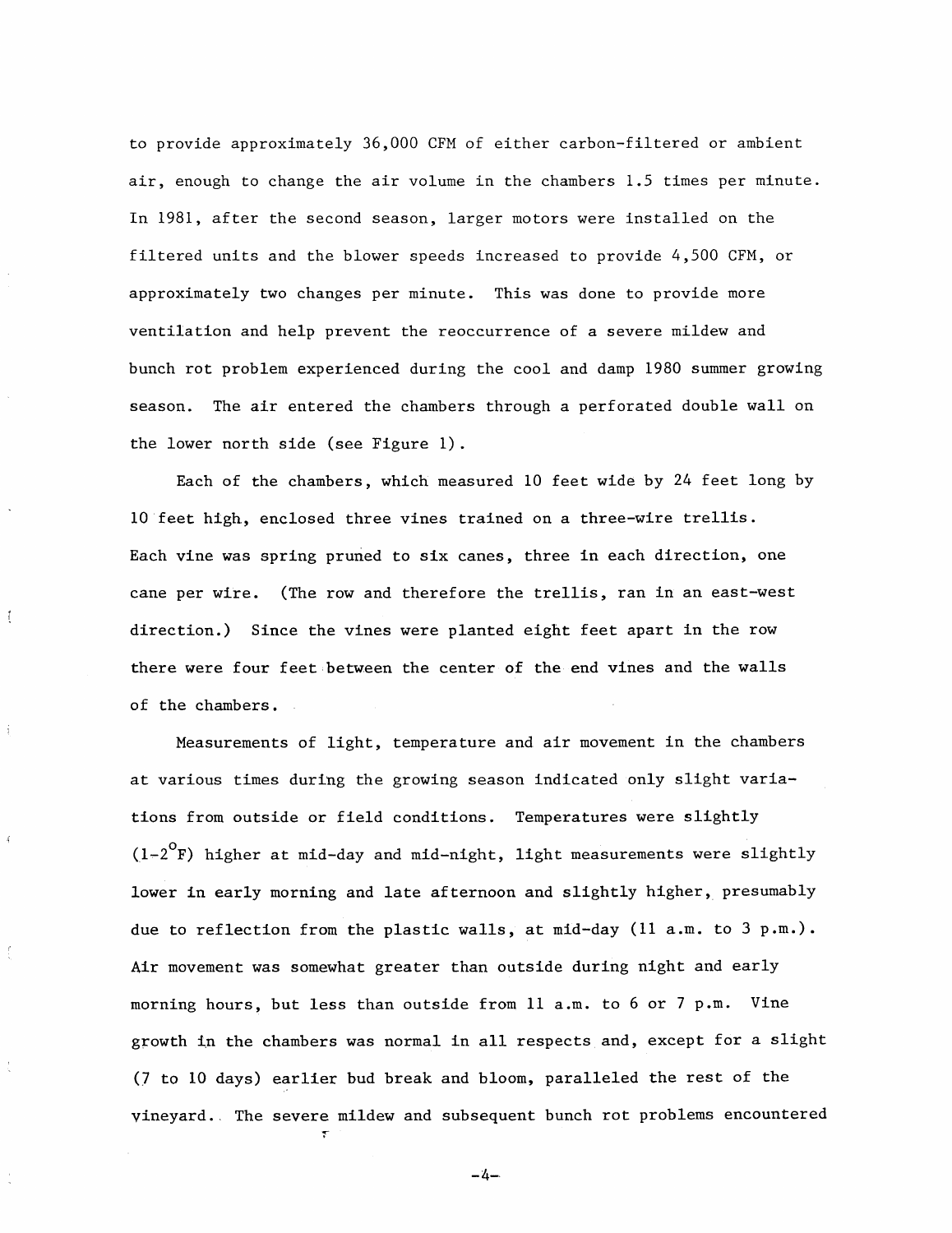in 1980 were the result of deliberate avoidance of what proved to be necessary twice weekly sulfur dustings. It was feared that so much sulfur might complicate the air pollution situation. We had not had problems with mildew in 1978 or 1979 when minimum applications of dusting sulfur were applied. In the 1981 and 1982 seasons three applications at monthly intervals of a new systemic mildewcide, Bayleton (TM) marketed by Mobay Corporation, effectively prevented any mildew infections. This material is new and widely used in commercial vineyards for mildew control, to a large extent replacing the dustings with sulfur which many growers previously applied at 7 to 10 day intervals starting in early May and continuing through late July or early August.

Weed control in and around the chambers was achieved by a combination of the use of a preemergence herbicide (Treflan (TM)) lightly rototilled into the soil in the spring followed by hand hoeing, when necessary, during the growing season. Irrigation water was applied using the original furrow system which passed under the ends of the redwood bases supporting the chamber walls. The experimental vines received irrigation water along with the rest of the neighboring vineyard. Insect control was accomplished by a post-bloom spraying with Kryocide (TM) or by applications of Dipel (TM) (Bacillus Thuringiensis) for leaf roller and leaf skeletonizer control. A single late winter spraying of dormant vines with sodium arsenite solution was made to control a fungus disease called "measles" which regularly occurred on several of the vines.

Ť

 $\mathbf{f}^{\prime}$ 

In all instances, cultural practices were kept as nearly the same as commercial operations within the limitations of the experiment.

The walls of the chambers were closed 1and the blowers started soon after bud break (around April 10). The units operated continuously until

-5-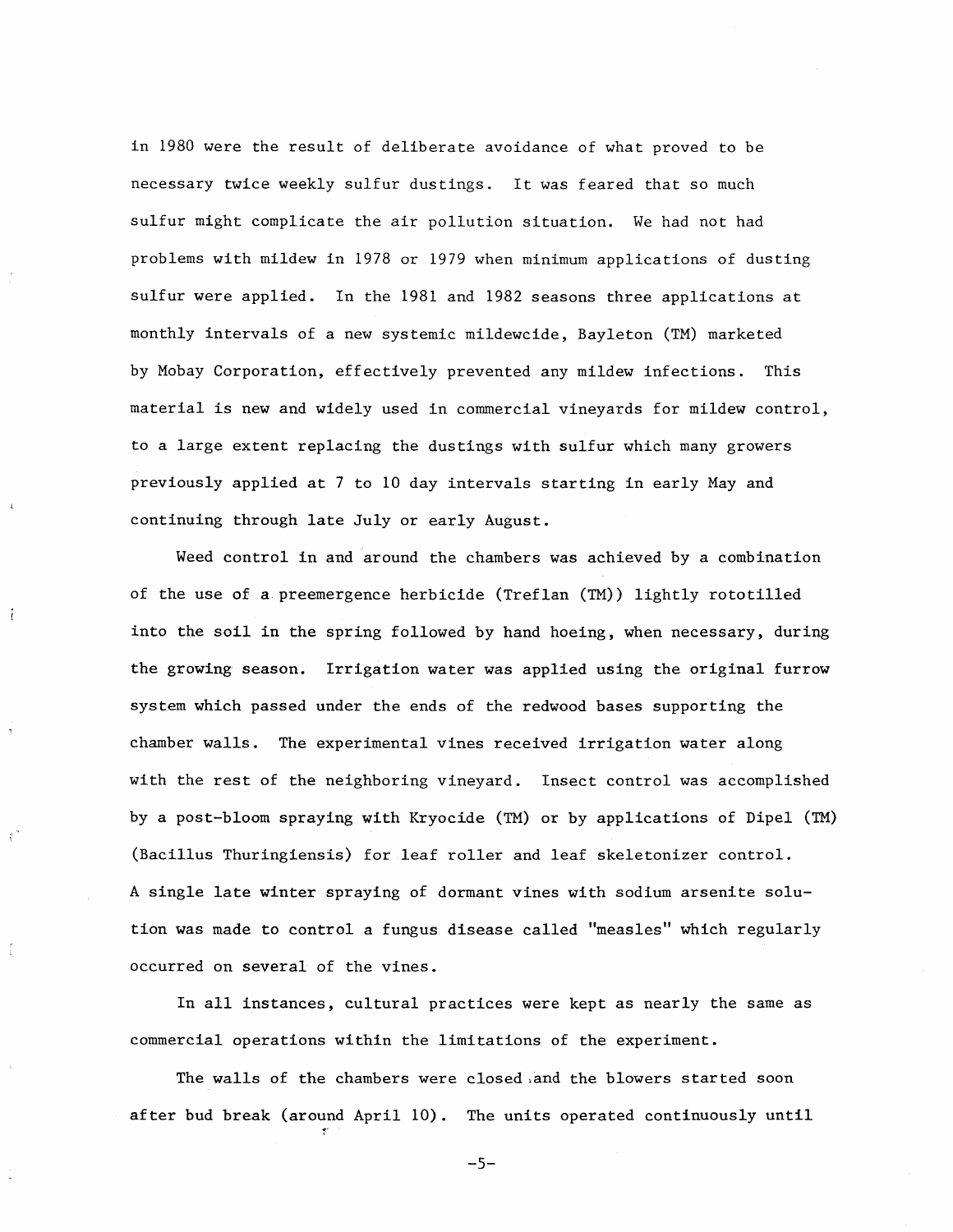October 20, approximately a month after picking, at which time the blowers were shut off and the chamber end panels removed to provide for natural ventilation.

A Dasibi ozone monitor working through a clock controlled solenoid valve system sequentially sampled  $0<sub>3</sub>$  in two of the filtered and two of the ambient chambers. Vines in the chambers equipped with carbon filters were exposed to approximately one-third as much air pollutants as those in the ambient air chambers. Most of the time ozone levels in the filtered chambers peaked at less than .05 ppm and at no time were levels measured in excess of .07 ppm. Blowers and air ducts on the ambient units removed about ten percent of the oxidants existing outside the chambers.

Temperatures of air entering the ambient and filtered units, as well as air temperatures within the vine canopy were measured periodically with copper-constantan thermocouples and recorded on the same·strip shart used to record ozone concentrations. Actual temperatures were not as important as relative temperatures; since variations from one chamber to the other were caused by differences in chamber air exchange and therefore an indication of filter blockage, belt slippage (or breakage) or motor failure. Very few such problems occurred during the four seasons that the chambers were in operation over the grapevines.

#### Experimental Results

ĵ

 $\epsilon$ 

Response measurements made during this experiment with Thompson Seedless grapes included length and weight of prunings, weight of fruit produced per cane and vine, berry size, number of fruit bunches per cane and vine, soluble solids (sugar) and acid contents·of representative

-6-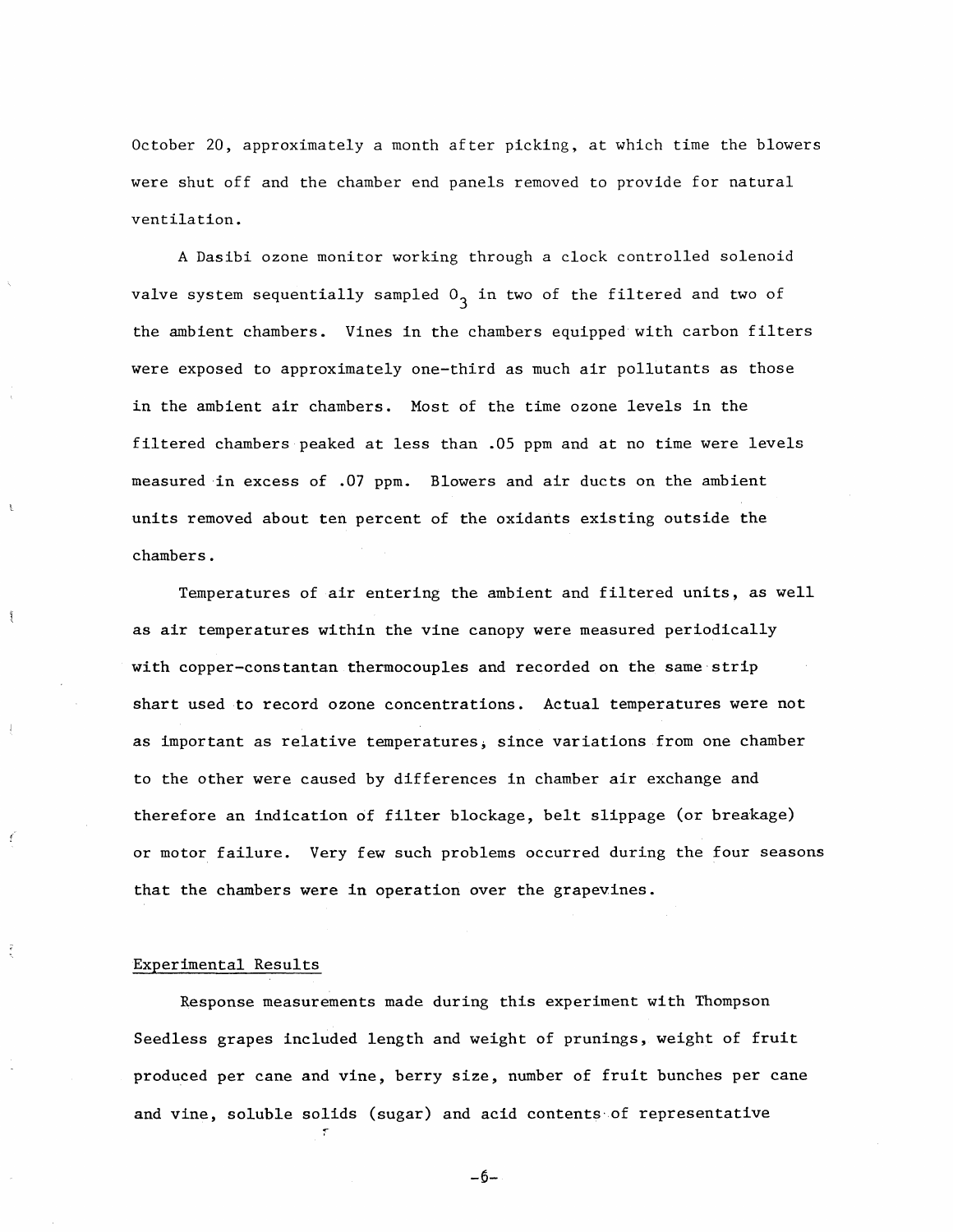fruit samples at harvest. Soluble sugars were determined using a standard industry optical procedure (a temperature compensated refractometer). Total titratable acidity was determined on a sample of juice from 100 grapes using phenolphthalein indicator (6).

#### Vegetative Growth

Ť

Pruning weights of dormant canes removed from individual vines annually before and after the treatments were begun are listed in Appendix A. Statistical analysis of all these data indicated a significant response to the filtered air only in 1980 and 1983, due in large part to the highly variable outside vines. When the data for the chamberenclosed vines are analyzed separately as in Table 1, statistical significant mean differences (.05) occur every year after the treatments were started, with highly significant differences (.01) every year except 1982. The vines receiving filtered air produced approximately 12 percent more cane wood than did those in chambers which received ambient air, and approximately 8.5 percent more than the outside vines. Cane production in a perennial crop such as grapes is especially important because it represents. increased photosynthetic area, which, in turn, can provide increased carbohydrates for development of the crop and root system. Food reserves stored in the trunk and root system are particularly important in getting developing fruit and vegetative buds off to a good start in the spring and early summer when rapid growth is consuming more energy than is being accumulated by the new and developing foliage.

#### Fruit Production

Fruit production for individual vines for the years 1978 through

-7-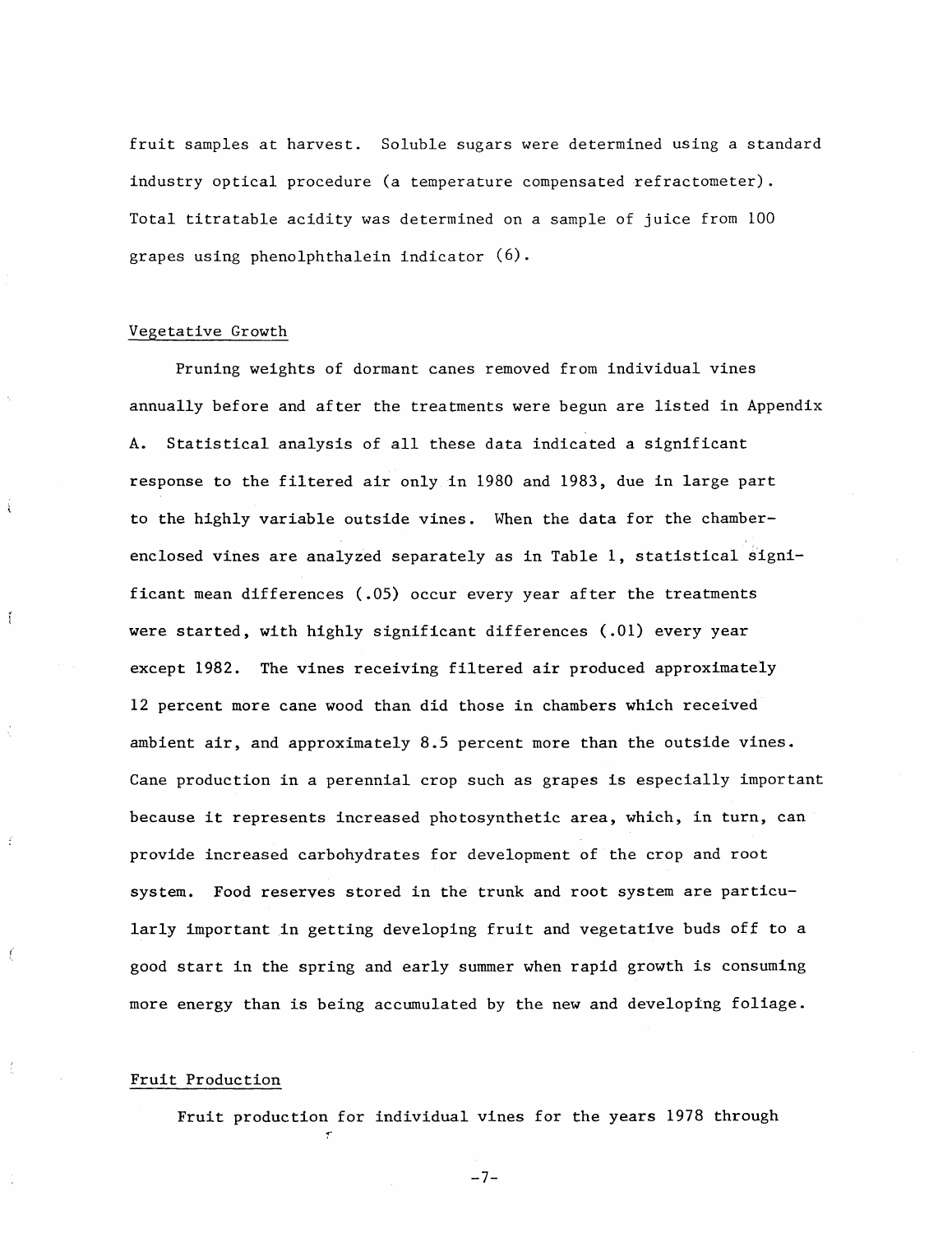#### Table 1.

#### PRUNING WEIGHTS 1978-1983

 $\mu^2$ 

#### Grape prunings -  $Kg/3$  vines/chamber Pruned and weighed in January-February each year (weighing of year noted represents growth of previous season)

|                                                    |              |                      |          |          |         |          | Totals 1980-83 |             |  |
|----------------------------------------------------|--------------|----------------------|----------|----------|---------|----------|----------------|-------------|--|
| Treatment                                          | $1978^{1/2}$ | $1979^{\frac{1}{2}}$ | 1980     | 1981     | 1982    | 1983     | Per<br>chamber | Per<br>vine |  |
| Ambient $#1$                                       | 18.2         | 19.8                 | 20.3     | 17.2     | 29.7    | 31.8     | 99.0           | 33.0        |  |
| Ambient #3                                         | 14.3         | 15.2                 | 18.2     | 16.4     | 28.3    | 27.8     | 90.7           | 30.2        |  |
| Ambient #6                                         | 18.8         | 12.4                 | 18.2     | 15.6     | 27.1    | 23.7     | 84.6           | 28.2        |  |
| Ambient #8                                         | 16.0         | 14.2                 | 19.7     | 17.2     | 27.0    | 24.7     | 88.6           | 29.5        |  |
| Total 12 vines                                     | 67.3         | 61.6                 | 76.4     | 66.4     | 112.1   | 108.0    | 362.9          | 120.9       |  |
| Plot Mean                                          | 16.8         | 15.4                 | 19.1     | 16.6     | 28.0    | 27.0     | 90.7           | 30.2        |  |
| Filtered $#2$                                      | 17.8         | 16.2                 | 20.4     | 19.8     | 28.9    | 36.6     | 105.7          | 35.2        |  |
| Filtered #4                                        | 14.2         | 14.4                 | 20.8     | 17.4     | 31.0    | 35.0     | 104.2          | 34.7        |  |
| Filtered #5                                        | 15.0         | 14.8                 | 21.0     | 17.2     | 29.4    | 32.2     | 99.9           | 33.3        |  |
| Filtered $#7$                                      | 19.2         | 15.6                 | 23.9     | 20.0     | 28.0    | 27.3     | 100.7          | 33.5        |  |
| Total 12 vines                                     | 66.2         | 61.0                 | 86.1     | 74.4     | 117.3   | 131.1    | 410.5          | 136.7       |  |
| Plot Mean                                          | 16.6         | 15.3                 | 21.5     | 18.6     | 29.3    | 32.8     | 102.7          | 34.2        |  |
| Difference $(M_{\overline{F}} - M_{\overline{A}})$ | $-0.2ns$     | $-0.1ns$             | $+2.4**$ | $+2.0**$ | $+1.3*$ | $+5.8**$ | $+11.9**$      | $+4.0**$    |  |
| Standard Error of<br>Means                         | .72          | .74                  | .64      | .55      | .48     | 1.67     | 2.7            | 0.9         |  |
| LSD <sup>2</sup><br>.05                            | 1.8          | 1.8                  | 1.6      | 1.3      | 1.2     | 4.1      | 6.6            | 2, 2        |  |
| LSD<br>.01                                         | 2.7          | 2.7                  | 2.4      | 2.0      | 1.8     | 6.2      | 10.0           | 3.3         |  |

 $\bar{s}$  is

 $\lambda \rightarrow \infty$ 

<u>1</u>/ Pretreatment data, filtration was started 4/79.<br> $\frac{D}{E_D}$   $\geq$  2.477 for .05 and  $\geq$  3.707 for .01 level of

 $-\frac{1}{6}$ 

 $\bar{\omega}$  .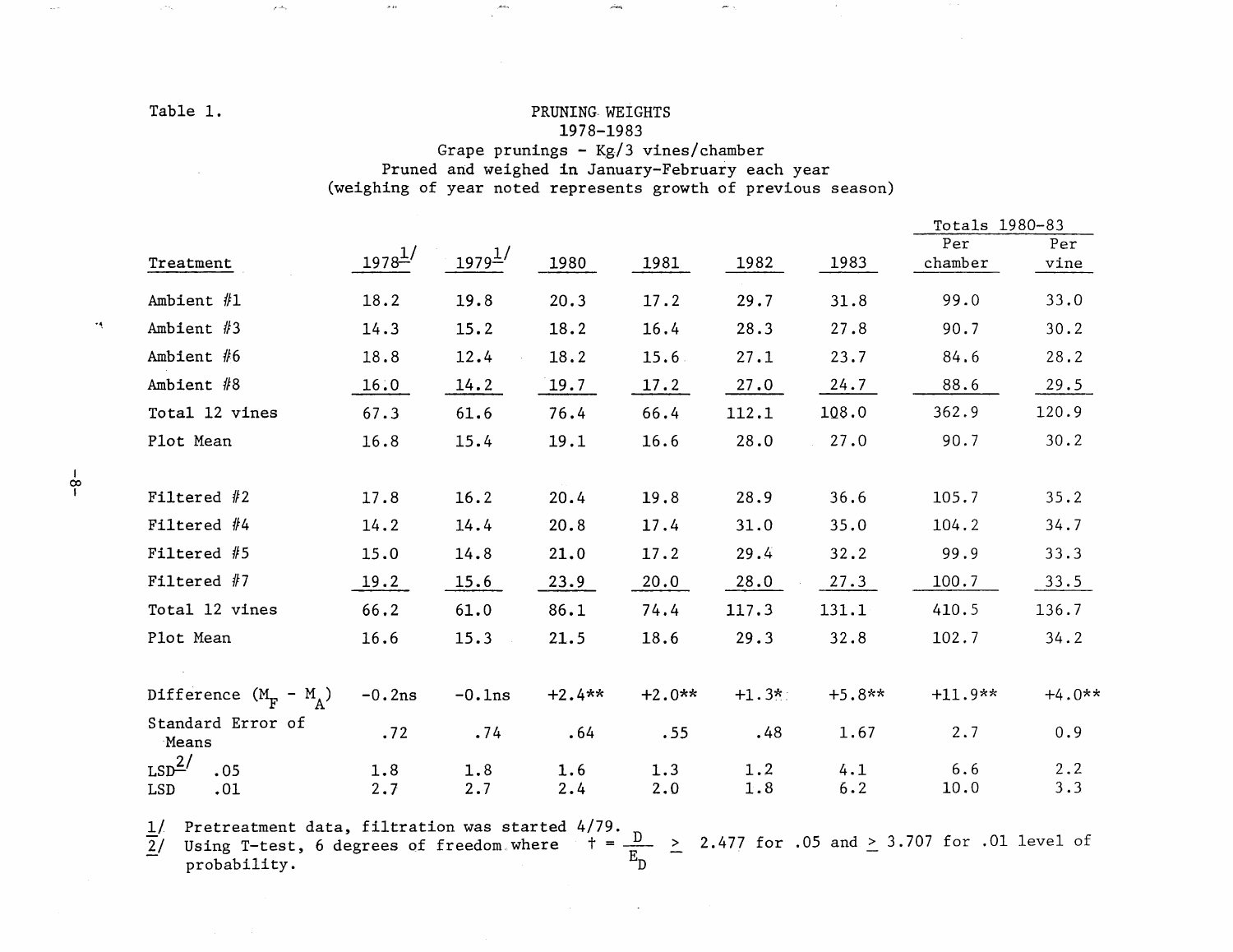#### Table 2.

Number of bunches and weight (kg) of fruit produced in filtered and ambient chambers 1978 to 1982. The 1980 crop was lost due to severe mildew attack. Each chamber enclosed three vines.

| Chamber              |                                           | 1978    |         | 1979           |         | 1981           |                       | 1982     |           | 3 Year Total |                |
|----------------------|-------------------------------------------|---------|---------|----------------|---------|----------------|-----------------------|----------|-----------|--------------|----------------|
| No.                  | Treatment                                 | Bunches | Weight  | Bunches Weight |         | Bunches Weight |                       | Bunches  | Weight    | Bunches      | Weight         |
| 1                    | Ambient                                   | 102     | 63.50   | 165            | 103.00  | 109            | 41.74                 | 115      | 69.43     | 399          | 214.17         |
| 3                    | Ambient                                   | 155     | 94.65   | 162            | 123.86  | 89             | $30.73^{1/2}$         | 136      | 76.14     | 381          | 230.73         |
| 6                    | Ambient                                   | 179     | 87.99   | 192            | 115.07  | 137            | 49.61                 | 129      | 72.71     | 458          | 237.39         |
| 8                    | Ambient                                   | 180     | 85.47   | 172            | 91.54   | 116            | 44.77                 | 103      | 48.06     | 391          | 184.37         |
|                      | Ambient Mean $(M_A)$                      | 153     | 82.90   | 173            | 108.37  | 113            | 41.71                 | 121      | 66.58     | 407          | 216.66         |
| $\overline{2}$       | Filtered                                  | 127     | 79.27   | 161            | 104.54  | 132            | $45.49^{\frac{1}{2}}$ | 148      | 82.02     | 440          | 232.05         |
| 4                    | Filtered                                  | 167     | 84.76   | 184            | 118.87  | 138            | 65.91                 | 157      | 89.57     | 479          | 274.24         |
| 5                    | Filtered                                  | 184     | 83.74   | 162            | 98.70   | 115            | 49.16                 | 115      | 73.78     | 392          | 221.64         |
| $\overline{7}$       | Filtered                                  | 162     | 87.85   | 195            | 113.18  | 160            | 73.65                 | 123      | 75.94     | 478          | 262.72         |
|                      | Filtered Mean $(Mr)$                      | 160     | 83.90   | 175            | 108.82  | 136            | 58.55                 | $-136$   | 80.33     | 447          | 247.66         |
|                      | Difference $(M_F - M_A)$                  | $+7.0$  | $+1.00$ | $+2.0$         | $+0.45$ | $+23*$         | $+16.84*$             | $+15$    | $+13.75*$ | $+40*$       | $+31.00$       |
| % Difference         |                                           | $+3.75$ | $+1.19$ | $+1.14$        | $+0.41$ |                | $+16.91 +28.76$       | $+11.03$ | $+17.12$  |              | $+8.94 +12.52$ |
|                      | $S\overline{x}$ (Std. Error of mean) 10.2 |         | 3.2     | 5.0            | 3.9     | 7.7            | 4.8                   | 6.4      | 4.2       | 14.5         | 9.8            |
| LSD $.05^{2/}$       |                                           | 25.0    | 7.9     | 12.2           | 9.5     | 18.8           | 11.7                  | 15.7     | 10.3      | 35.5         | 24.0           |
| $LSD \cdot 01^{3/2}$ |                                           | 37.8    | 12.0    | 18.5           | 14.4    | 28.5           | 17.8                  | 23.7     | 15.6      | 53.7         | 36.3           |

1/ Represents total of 2 vines; one vine diseased (measles)

 $\overline{2}$ / Based on T-test value of 2.447 at 6 degrees of freedom

 $\sim \epsilon_{\rm g}$ 

 $\rightarrow$ 

 $3/$  Based on T-test value of 3.707 at 6 degrees of freedom

 $\sim$ 

 $-6-$ 

 $\mathcal{A}$ 

 $\sim$   $\sim$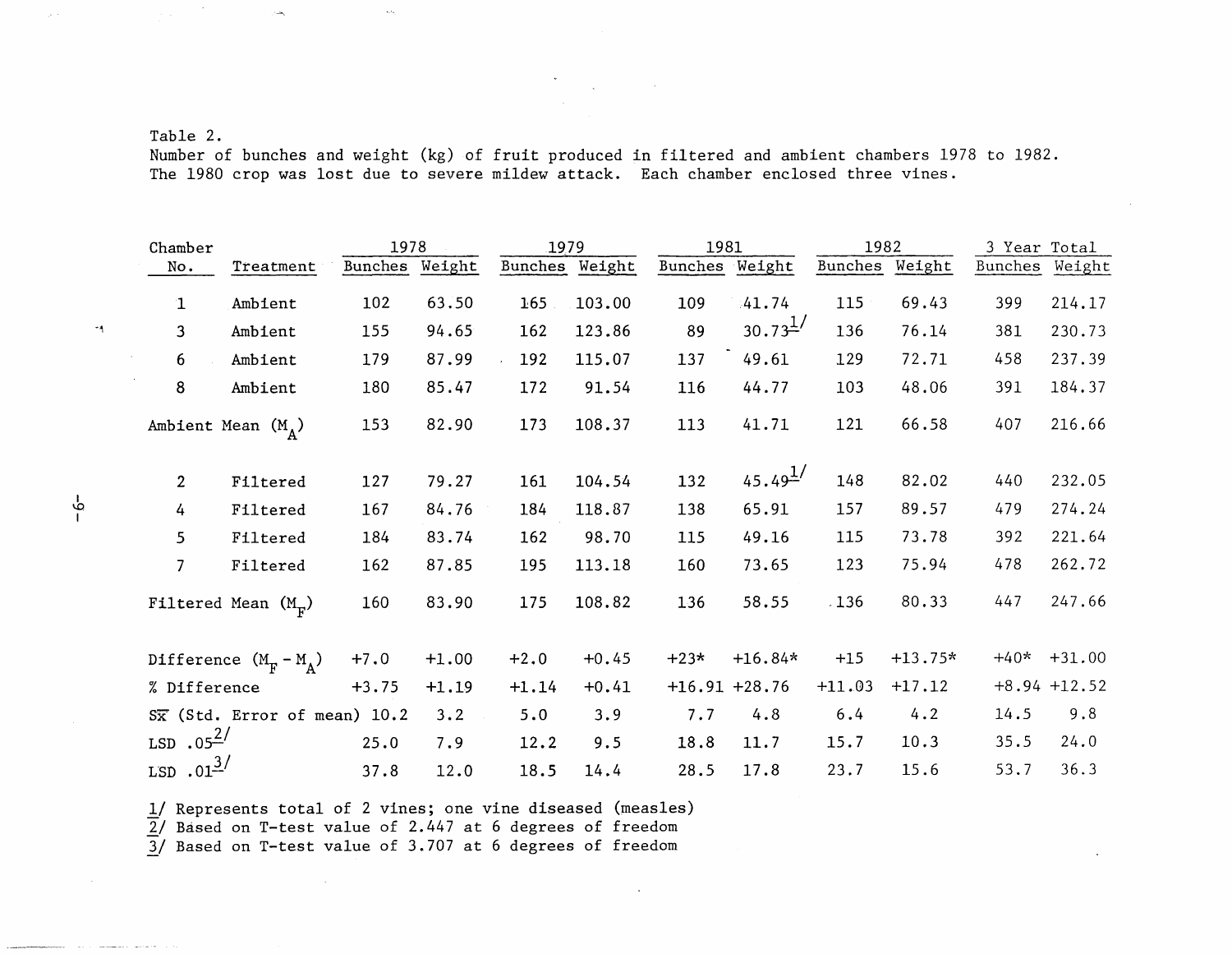1982 with the exception of 1980 are tabulated in Appendix B. The 1980 crop was lost due to a severe mildew infection brought on by the cool, moist weather during summer months. Table 2 is a summary of the yields for individual chambers, each chamber enclosing 3 vines. The pretreatment data collected in 1978 is important because it indicates the variation to be expected within treatments and the fact that the means for those vines which were to later receive filtered air were very close to those for vines which continued to grow in ambient air. As was expected, based on similar studies by other workers  $(2,4)$ , there was no measurable effect of the first year's (1979) air treatments on fruit set or production that year. This is not surprising because, barring a catastrophe such as a spring freeze or severe mildew or other pest attack, the current year's crop is primarily determined the previous season. Unfortunately, the second year's (1980) crop was lost due to a severe mildew infection which in turn led to cracking and subsequent fruit rot. In 1981, the third treatment year, bunch set was approximately 17% higher and fruit yields more than 28% higher in the filtered chambers. It should be noted that Thompson Seedless yields were generally low in 1981, averaging between 6 and 7 tons per acre, where the long term average is between 10 and 12 tons per acre. In 1982, the fourth treatment year, and a generally high yield year (14 to 17 tons per acre), bunch count was increased only 11% and yields approximately 17% by the removal of ambient pollutants. Since bunch count is the primary factor determining area-wide yields, it is significant that air pollution is more limiting in years of generally low yields than in years of high yield potential. One could speculate, on the basis of data presented here, that higher than usual air pollution during the growing season, particularly during July, August and September

 $-10-$ 

r--

 $\ddot{\cdot}$ 

 $\overline{\mathcal{A}}$ 

ŧ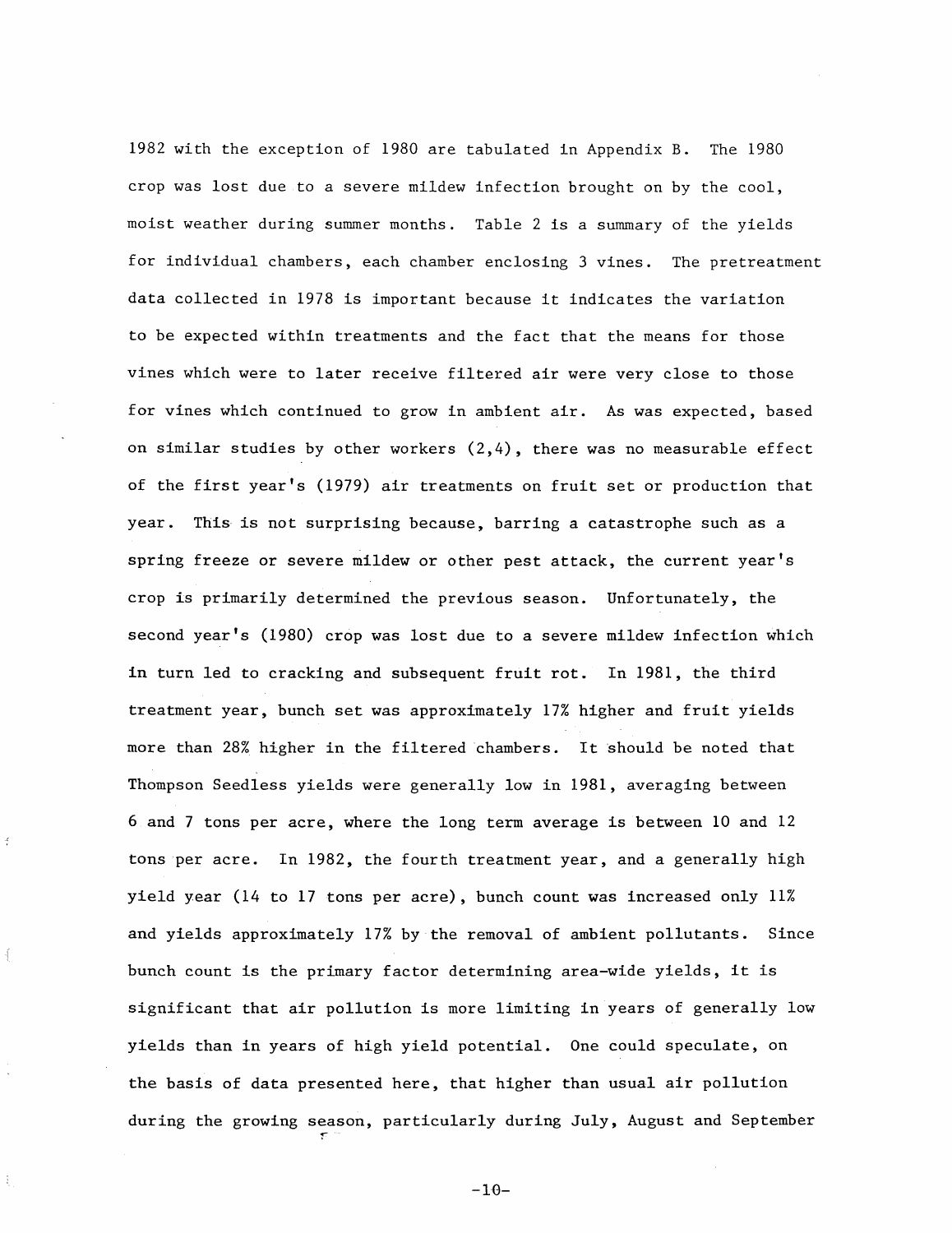when new canes and fruiting buds are being developed, probably is a significant factor in reducing potential yields the following season. A very significant finding is that fruit yields as indicated by total weight was reduced more than was the number of bunches, an indication of larger bunches associated with cleaner air. Ordinarily reducing the number of bunches per vine increases the size of individual bunches, and for this reason bunch thinning is a common viticultural practice among grape growers who. produce Thompson Seedless grapes for the table grape market. A combination of less bunches and smaller bunches is a definite indication of reduced vigor and photosynthetic activity.

#### Fruit Quality

 $\frac{d}{2}$ 

ŧ

Grape production in terms of.gross tons per acre (or kilograms per hectare) is important, but of almost equal importance is fruit quality as indicated by sugar and acid contents, and to a lesser degree berry size. Table 3 contains a summary of sugar (brix) and acid contents of fruit samples taken at harvest time in 1979., 1981 and 1982 and berry size measurements for 1981 and 1982. A three year mean is included. Although there was variation in both criteria from one year to another, mainly as a consequence of crop size, there were never any indication of a significant impact on either berry size or acid contents. In 1981, a light production year so far as Thompson Seedless were concerned, the grapes produced in filtered air contained approximately one percentage point more sugar than those grown in ambient air. A slightly smaller difference in 1979 was not statistically significant, but the difference between three year means was statistically significant at the .05 level. It is especially significant that the berry size and sugar contents were not reduced by

-11-

 $\overline{\phantom{a}}$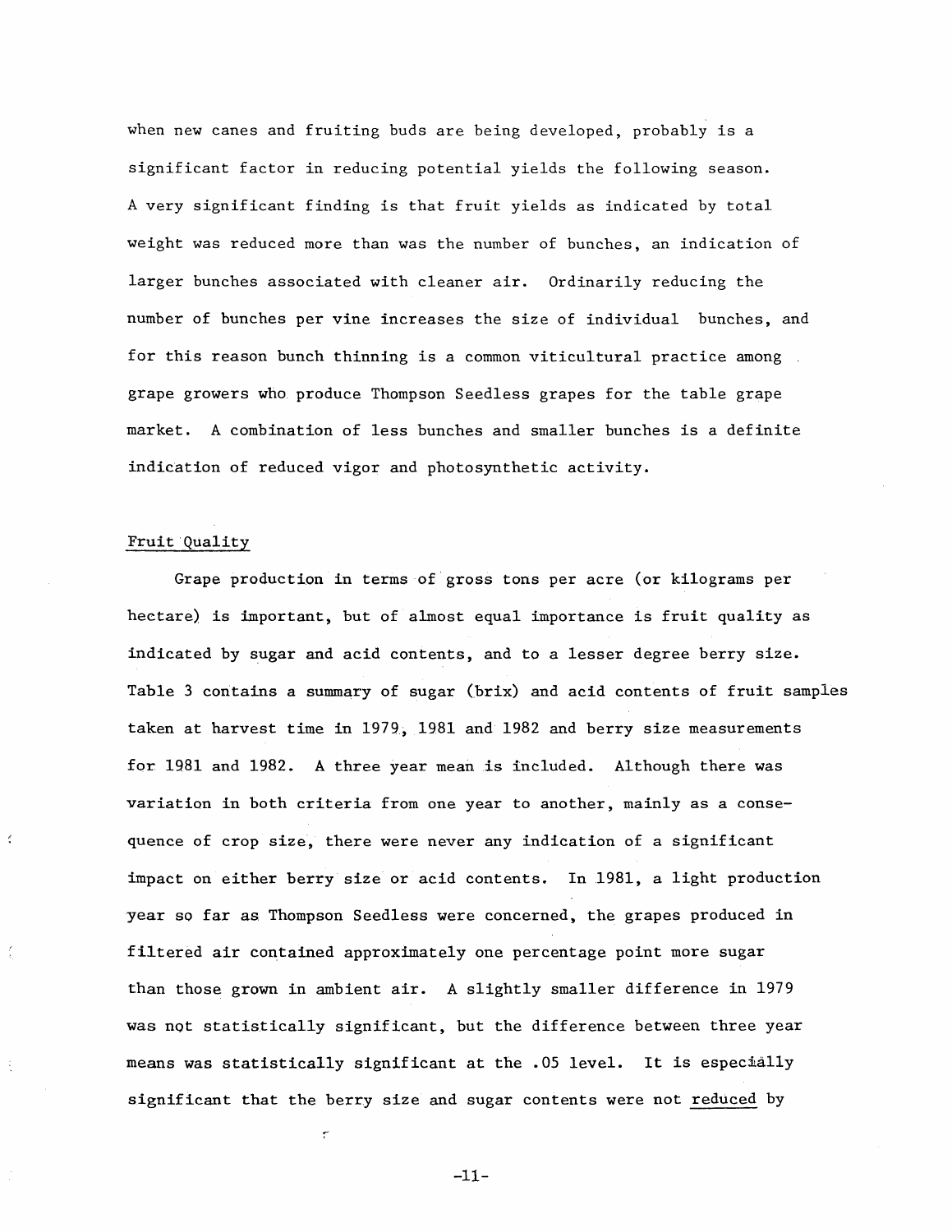### Table 3.

 $\gamma$   $\sim$ 

,  $\rightarrow$ 

 $\rightarrow$  s.

 $\sim 0.1$ 

Fruit quality criteria (size, sugar and acid) for Thompson Seedless grapes grown in ambient (A) or filtered (F) atmospheres.

|                 |                             |      |      | Mean Berry Weight (g) | Sugar % |         |      | Acid %        |        |      |      |               |
|-----------------|-----------------------------|------|------|-----------------------|---------|---------|------|---------------|--------|------|------|---------------|
| Chamber<br>No.  | Treatment                   | 1981 | 1982 | $2$ $Yr$ .<br>Mean    | 1979    | 1981    | 1982 | 3 Yr.<br>Mean | 1979   | 1981 | 1982 | 3 Yr.<br>Mean |
|                 |                             |      |      |                       |         |         |      |               |        |      |      |               |
| $\mathbf{1}$    | Ambient                     | 1.98 | 2.00 | 1.99                  | 22.2    | 20.8    | 18.9 | 20.6          | .51    | .41  | .43  | 0.45          |
| 3               | Ambient                     | 1.82 | 1.91 | 1.86                  | 21.4    | 21.8    | 21.1 | 21.6          | .51    | .42  | .42  | 0.45          |
| 6               | Ambient                     | 1.85 | 1.70 | 1.77                  | 20.1    | 20.9    | 20.4 | 20.5          | .53    | .40  | .42  | 0.45          |
| 8               | Ambient                     | 1.66 | 1.69 | 1.67                  | 21.9    | 20.8    | 20.5 | 21.1          | .54    | .42  | .45  | 0.47          |
|                 | Ambient Mean $(M_A)$        | 1.83 | 1.82 | 1.82                  | 21.4    | 21.1    | 20.2 | 20.9          | .53    | .41  | .43  | 0.45          |
| $\overline{2}$  | Filtered                    | 2.03 | 1.96 | 1.99                  | 22.7    | 22.3    | 19.5 | 21.5          | .53    | .40  | .42  | 0.45          |
| 4               | Filtered                    | 1.91 | 2.01 | 1.96                  | 22.7    | 21.4    | 20.4 | 21.8          | .53    | .40  | .43  | 0.45          |
| 5               | Filtered                    | 1.83 | 1.90 | 1.86                  | 22.1    | 21.7    | 20.6 | 21.5          | .52    | .43  | .43  | 0.46          |
| 7               | Filtered                    | 1.82 | 1.86 | 1.84                  | 21.2    | 21.6    | 21.8 | 21.5          | .51    | .40  | .45  | 0.45          |
|                 | Filtered Mean $(M_{\rm p})$ | 1.90 | 1.93 | 1.91                  | 22.2    | 22.0    | 20.6 | 21.6          | .52    | .41  | .43  | 0.45          |
|                 | Difference $(M_F - M_A)$    | 0.07 | 0.11 | .09                   | 0:80    | $0.90*$ | 0.40 | $0.70*$       | $-.01$ | .00  | .00  | 0.00          |
| Standard Error  | Between Means               | .06  | .10  | .08                   | 0.65    | 0.33    | 0.66 | 0.27          | .01    | .01  | .01  | .01           |
| LSD $.05$ (n=6) |                             | 0.15 | .24  | .19                   | 1.59    | 0.81    | 1.61 | 0.66          | .02    | .02  | .02  | .02           |
| LSD $.01$ (n=6) |                             | 0.22 | .37  | .30                   | 2.41    | 1.22    | 4.37 | 1.00          | .04    | .03  | .03  | .04           |

 $\sim$ 

 $\sim$ 

 $\alpha$  s.

 $-4$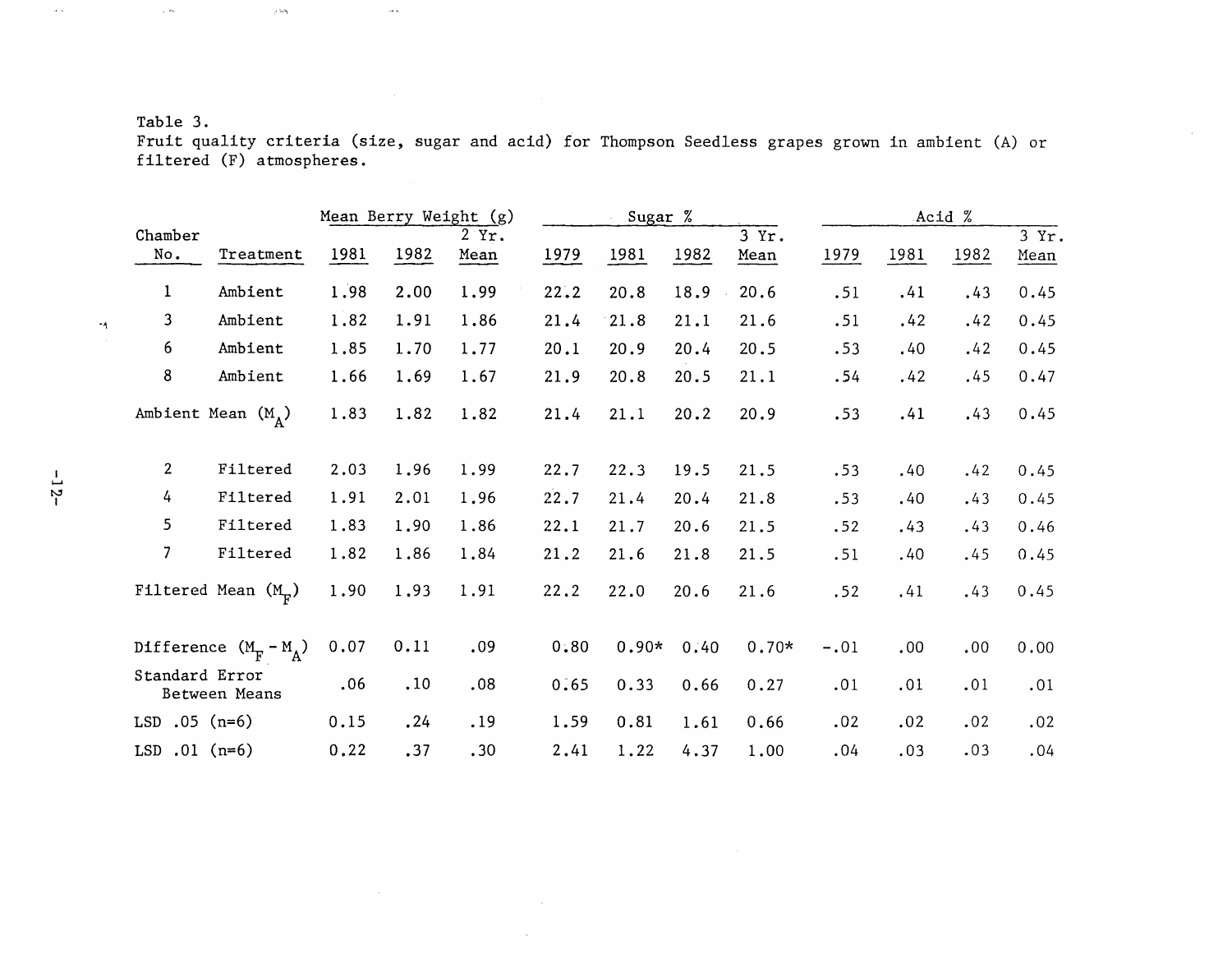the increased bunch count associated with air pollution removal. Bunch and berry size as well as sugar content are usually inversely proportional to the number of bunches, other factors being equal. Fruit quality in the outside vines was similar to fruit quality in the ambient chamber vines, except there was more variability and the sugars were somewhat lower,. probably as a result of the later start by the outside vines.

#### Summary and Conclusions

 $\tilde{z}$ 

 $\mathcal{I}$ 

The results of this four year study with Thompson Seedless grapes indicates that air pollution in the Central San Joaquin Valley is having a significant negative impact on yields and to a lesser degree on quality of this important grape variety. Yield responses after the first season resulting from pollution removal ranged from a low of approximately seventeen percent in a high yield year (1982) to over twenty-eight percent in a low yield year (1981). No differences were found the first year after treatment was begun which confirms previous findings that the grape crop potential for any given season is mostly determined the previous season. The primary responses were less prunings (wood weight), less bunches per cane or vine, smaller bunches (less weight per bunch) and reduced sugar content on vines grown in ambient air as compared with vines grown in filtered air.

In general the responses measured in this experiment correlate closely with previous results with another important valley crop Acala SJ-2 cotton. In both cases it is a reduction in fruit set which is responsible for approximately twenty percent reduction in yields. At the present time we have no basis on which as can correlate grape yield reduction with ambient pollution levels other than those which existed

-13-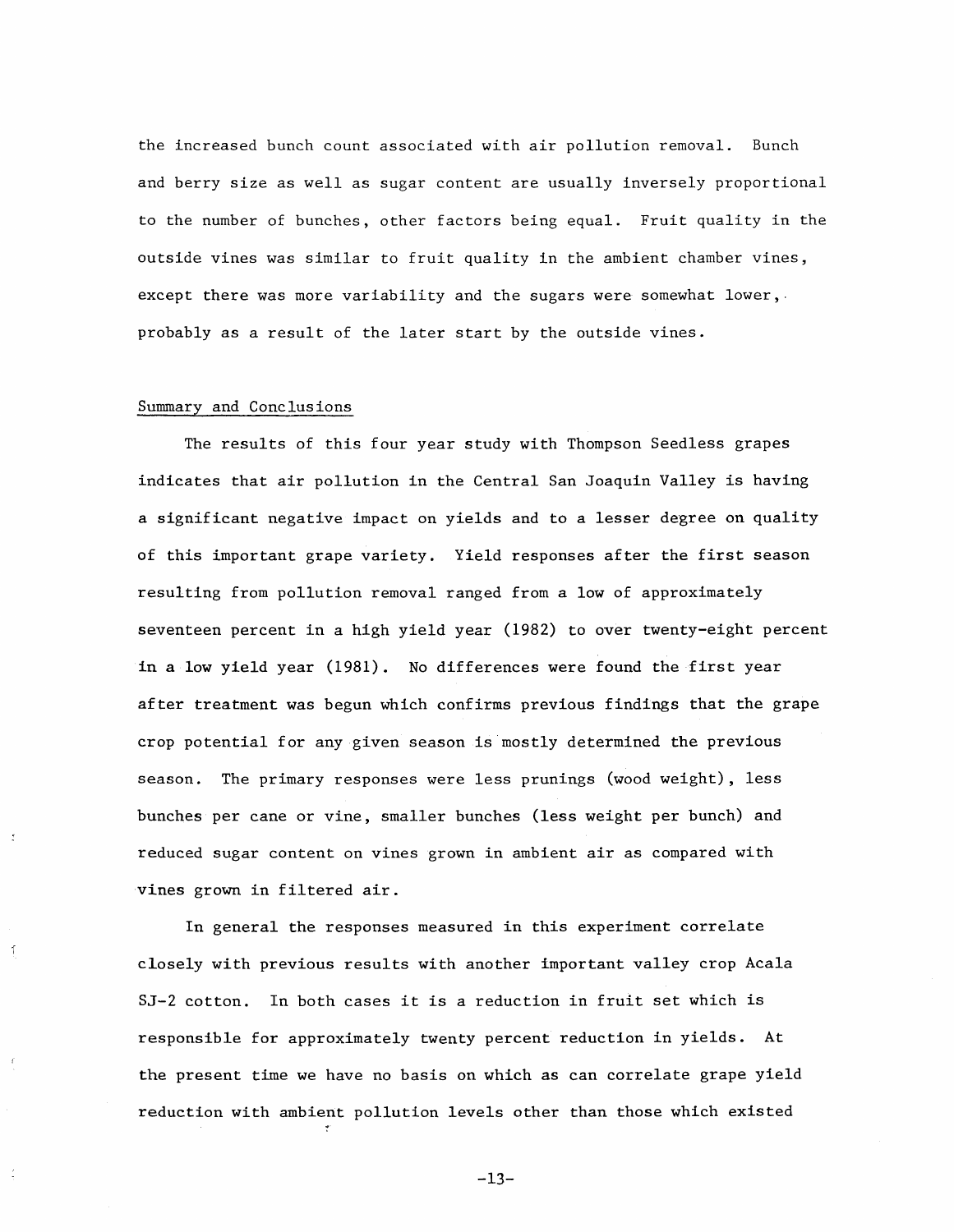at the experimental site some twenty miles southeast of Fresno. This information as well as the effects of other pollutants such as sulfur dioxide (SO<sub>2</sub>) will have to be developed at a later date using expanded and more sophisticated facilities.

The potential for similar response by other grape varieties grown in the San Joaquin Valley to existing pollution can only be speculated upon at the present time. Thompson Seedless is a moderately vigorous variety, with many more vigorous and a substantial number of less vigorous varieties currently being grown. Comparable or even more significant impact can be expected on many important varieties including Petite Sirah, Barbera, and Carignane. There is no reason to believe that Thompson Seedless is more sensitive, or more tolerant than most of the thirteen other table grape varieties or the forty or more wine grape varieties commonly grown in the area. It would seem reasonable, therefore to expect a mean negative impact of approximately twenty percent on yields on the crop as a whole on the east side of the San Joaquin Valley where monitoring stations indicate air pollution levels are very similar.

-14-

 $\mathcal{C}$ 

 $\mathfrak{c}$ 

 $\frac{1}{2}$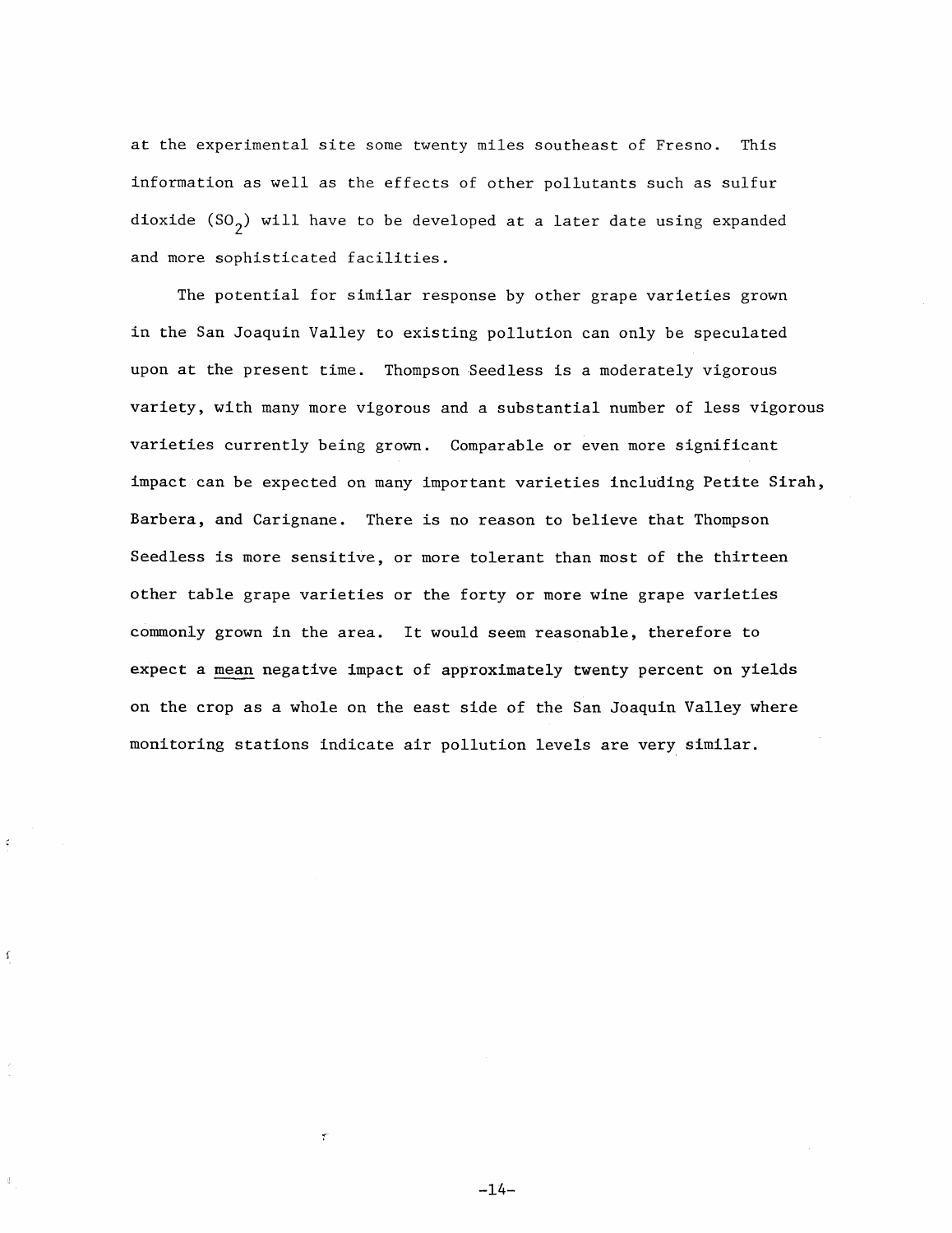#### References

- 1. Richards, B. L., J. T. Middleton, and W. B. Hewitt. 1958. Air pollution with relation to agronomic crops V: Oxidant stipple on grape. Agron. J. 50:559-561.
- 2. Thompson, C.R. and Garret Katz. 1970. Antioxidants reduce grape yield reductions from photochemical smog. California Agriculture.
- 3. Kender, Walter J. and Robert C. Musselman. 1976. Oxidant stipple an air pollution problem of New York vineyards. New York's Food and Life Sciences. Vol. 9, No. 4 (Oct-Dec), p. 6-8.
- 4. Musselman, R. C., W. J. Kender and D. E. Crowe. 1978. Determining air pollutant effects on the growth and productivity of "Concord" grapevines using open top chambers. J. Amer. Soc. Hort. Sci. 103: 645-648.
- 5. Shertz, Robert D., W. J. Kender and R. C. Musselman. 1980. Effects of ozone and sulfur dioxide on grapevines. Scientia Horticulturae 13, p. 37-45.
- 6. Amerine, M.A. and C. S. Ough. 1974. Wine and must analysis. John Wiley and Sons, New York.

 $\ddot{\cdot}$ 

 $\bar{L}$ 

 $\frac{1}{2}$ 

 $-15-$ 

 $\overline{\mathbf{r}}$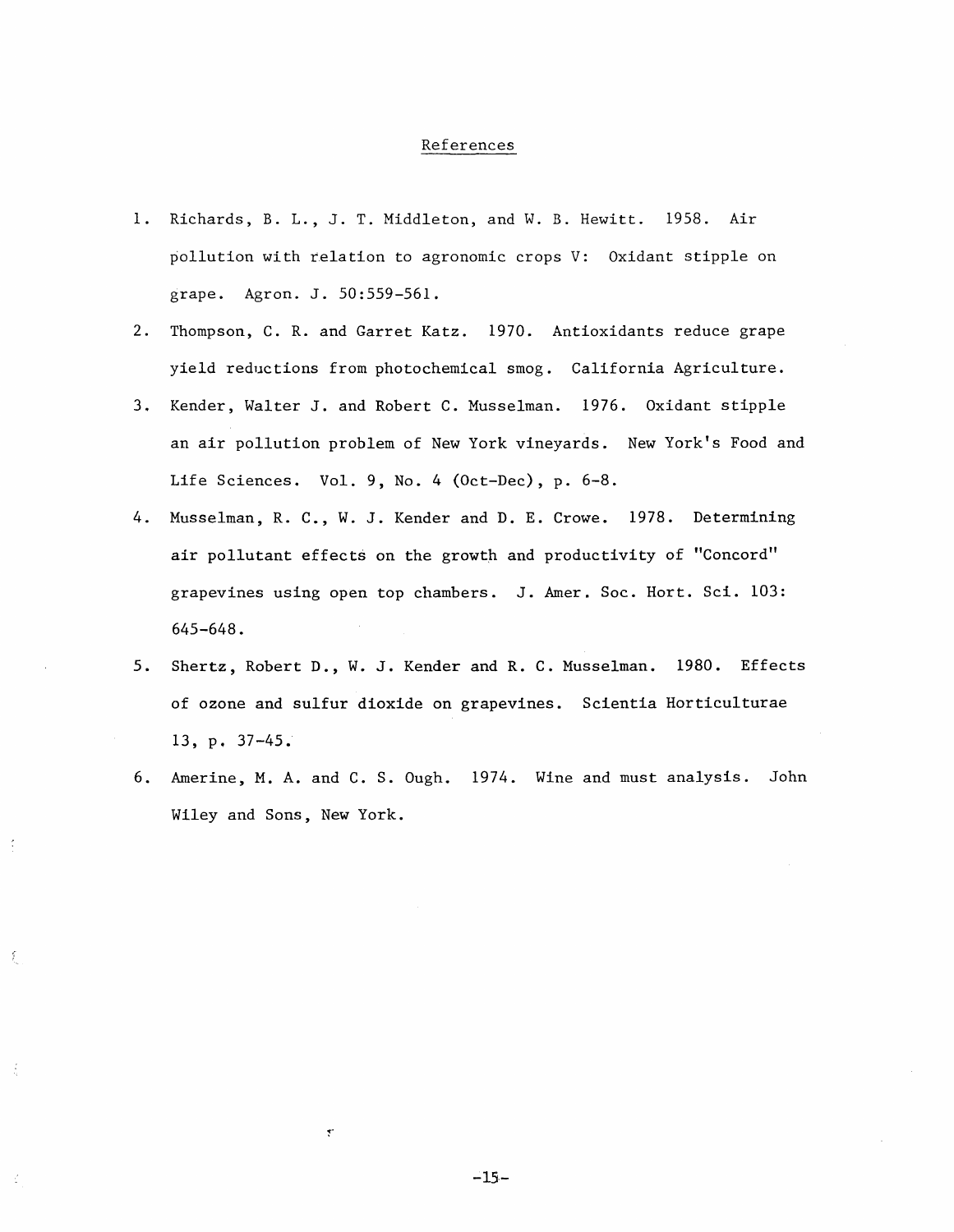| Vine<br>No.                                      | Chamber<br>Number                                      | Air<br>Treatment                                                                        | 1978*                        | 1979*                        | 1980                                | 1981                         | 1982                            | 1983                                 | Total<br>1980-83                 |
|--------------------------------------------------|--------------------------------------------------------|-----------------------------------------------------------------------------------------|------------------------------|------------------------------|-------------------------------------|------------------------------|---------------------------------|--------------------------------------|----------------------------------|
| $\mathbf{1}$<br>$\overline{2}$<br>$\overline{3}$ | $\mathbf{1}$                                           | Ambient                                                                                 | 5.68<br>7.08<br>5.44         | 7.21<br>6.24<br>6.40         | 7.14<br>6.13<br>7.00                | 6.53<br>6.52<br>4.15         | 9.50<br>10.03<br>10.13          | 13.37<br>10.83<br>7.64               | 36.54<br>33.51<br>28.92          |
| $5**$                                            | Outside                                                | Ambient                                                                                 | 5.14                         | 3.18                         | 6.40                                | 5.02                         | 5.94                            | 8.11                                 | 25.47                            |
| 6<br>$\overline{\mathcal{L}}$<br>$\bf 8$         | $2^{\circ}$                                            | Filtered                                                                                | 6.57<br>6.23<br>5.03         | 4.54<br>5.59<br>6.02         | 6.70<br>9.31<br>4.43                | 6.66<br>6.53<br>6.59         | 10.97<br>9.84<br>8.08           | 12.00<br>12.81<br>11.79              | 36.33<br>38.49<br>30.89          |
| 9                                                | Outside                                                | Ambient                                                                                 | 5.77                         | 5.90                         | 8.79                                | 5.29                         | 7.19                            | 8.99                                 | 30.26                            |
| 10<br>11<br>12                                   | $\mathbf{3}$                                           | Ambient                                                                                 | 4.69<br>4.27<br>5.24         | 4.77<br>5.11<br>5.34         | 5.91<br>5.79<br>6.47                | 4.85<br>5.74<br>5.80         | 8.62<br>9.41<br>10.32           | 8.65<br>8.57<br>10.59                | 28.03<br>29.51<br>33.18          |
| 13                                               | Outside                                                | Ambient                                                                                 | 7.32                         | 7.15                         | 6.10                                | 6.00                         | 9.74                            | 9.41                                 | 31.25                            |
| 14<br>15<br>16                                   | $\frac{1}{4}$                                          | Filtered                                                                                | 4.35<br>5.12<br>4.70         | 3.41<br>5.90<br>5.10         | 6.36<br>8.28<br>6.13                | 5.25<br>7.48<br>4.70         | 8.99<br>12.09<br>9.92           | 9.80<br>13.30<br>11.91               | 30.40<br>41.15<br>32.66          |
| 17<br>18<br>19<br>20                             | Outside                                                | Ambient                                                                                 | 5.45<br>6.46<br>4.97<br>5.24 | 4.42<br>3.97<br>4.65<br>4.54 | 6.29<br>7.08<br>7.65<br>7.76        | 5.26<br>6.04<br>4.62<br>5.84 | 9.40<br>8.14<br>10.81<br>10.36  | 8.54<br>11.90<br>10.21<br>8.67       | 29.49<br>33.16<br>33.29<br>32.63 |
| 21<br>22<br>23                                   | 5.                                                     | Filtered                                                                                | 4.20<br>4.74<br>6.11         | 4.66<br>5.57<br>4.53         | 7.26<br>7.38<br>6.36                | 5.13<br>4.80<br>7.28         | 9.15<br>8.85<br>11.51           | 9.67<br>10.64<br>11.92               | 31.21<br>31.67<br>37.07          |
| 24                                               | Outside                                                | Ambient                                                                                 | 5.60                         | 4.76                         | 6.58                                | 5.16                         | 11.49                           | 7.94                                 | 31.17                            |
| 25<br>26<br>27 <sub>2</sub>                      | 6                                                      | Ambient                                                                                 | 5.49<br>6.59<br>6.76         | 3.52<br>4.54<br>4.31         | 5.70<br>5.83<br>6.69                | 4.70<br>4.74<br>6.14         | 9.95<br>8.71<br>8.43            | 7.35<br>8.21<br>8.16                 | 27.70<br>27.49<br>29.42          |
| 28                                               | Outside                                                | Ambient                                                                                 | 5.45                         | 4.08                         | 5.22                                | 4.12                         | 11.38                           | 6.40                                 | 27.12                            |
| 29<br>30<br>31                                   | 7                                                      | Filtered                                                                                | 6.69<br>5.16<br>7.30         | 6.01<br>3.97<br>5.67         | 4.99<br>9.65<br>9.30                | 4.48<br>6.76                 | 10.89<br>8.81 9.71 7.09<br>8.83 | 10.02<br>10.18                       | 30.38<br>35.26<br>35.07          |
| 32                                               | Outside                                                | Ambient                                                                                 | 4.90                         | 4.42                         | 6.94                                | 6.81                         | 10.02                           | 8.14                                 | 31.91                            |
| 33<br>34<br>35                                   | 8                                                      | Ambient                                                                                 | 5.82<br>4.82<br>5.35         | 5.79<br>3.63<br>4.76         | 6.38<br>7.14<br>6.17                | 5.08<br>5.46<br>6.62         | 8.81<br>9.81<br>8.40            | 9,66<br>7.17<br>7.91                 | 29.93<br>29.58<br>29.10          |
| 36                                               | Outside                                                | Ambient                                                                                 | 7.29                         | 6.36                         | 8.28                                | 8.42                         | 11.55                           | 12.74                                | 40.99                            |
| Means                                            | Filtered Chambers<br>Ambient Chambers<br>Outside Vines |                                                                                         | 5.52<br>5.61<br>5.78         | 5.08<br>5.13<br>4.85         | 7.17a<br>6.38 <sub>b</sub><br>7.01a | 6.20<br>5.53<br>5.70         | 9.76<br>9.33<br>9.60            | 10.93a<br>9.00 <sub>b</sub><br>9.18b | 34.22a<br>30.24b<br>31.52b       |
|                                                  | Statistical Analysis                                   | Sx Standard Error of Mean<br>LSD at $.05$ level, $11 d.F.$<br>LSD at .01 level, 11 d.F. | 0.26<br>0.57<br>0.81         | 0.30<br>0.66<br>0.93         | 0.34<br>0.75<br>1.05                | 0.33<br>0.73<br>1.02         | 0.40<br>0.88<br>1.24            | 0.51<br>1.12<br>1.58                 | 0.94<br>2.07<br>2.92             |

#### Appendix A. Pruning weights (kg/vine) of canes removed in January of 1978 through January 1983.

 $\mathbf{r}$ 

 $\tilde{\mathbb{C}}$ 

 $\frac{1}{\sqrt{2}}$ 

 $\mathfrak{t}_\omega$ 

Means not sharing the same subscript are significantly different at  $\cdot$ 05 or less. \* Pretreatment data. \*\* Vine 4 not included, not Thompson Seedless.